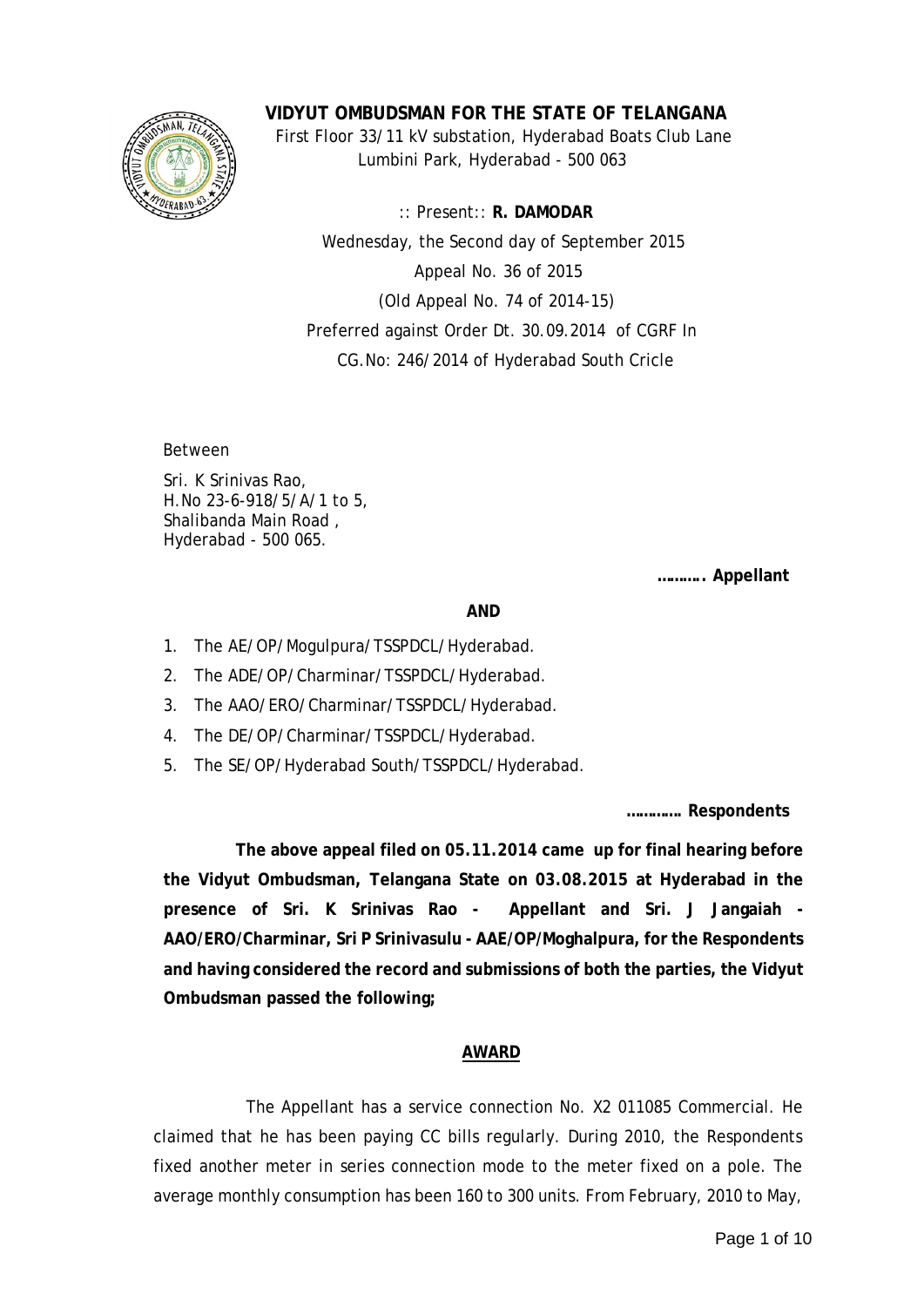2012 the meter reading had shown 4823 units on the pole mounted meter. The meter reader issued the bills with an average of 205 units per month till August, 2013 with different statuses i.e., 01, 02, 08, 05, 11, 12 i.e. burnt out, struck up, sluggish etc. These stages disclosed that the meter was not working properly. Later the meter displayed 22,400 units in a short time and the appellant got a huge bill dt. 7.8.2013 for Rs 1,69,751/-. The Appellant claimed that he was issued one more bill dt. 13.8.2013 for Rs 3,41,549/- (within 6 days). The Appellant claimed that the meter fixed to the pole had recorded 23,400 units and it had no security, lock or seals and it was accessible to everyone to misuse the meter. The complainant further claimed that he noticed that his service meter was connected to another meter bearing SC.No X2-011084. The Appellant showed this another meter to the Respondents with photographs and they have not taken any action. In the meanwhile, the Appellant claimed that he met with an accident and could not pursue the matter immediately. He claimed that he paid Rs 50,000/- on 3rd August, 2013 when the service connection was disconnected and the officials forced him to pay the balance amount, as against the consumption of 23,400 units displayed in the meter which had no security, locking and accessible to everyone who can connect to any other connection. The Appellant paid the consumption bill on 25.3.2014 and got reconnection on 27.3.2014. The pole mounted meter was removed and a new meter was fixed, as the pole mounted meter had shown 'NO DISPLAY' in the premises of the Appellant. The Appellant claimed that a bill for Rs 12,434/- with status 04 (Meter Change) on 15.4.2014 was issued about which the Appellant had complained to the Respondents 1 and 2 on 15.4.2014 demanding rectification of bill, as the service connection was disconnected from September, 2013 to 27th March. The Appellant pleaded with CGRF for refund of the excess amounts he paid and for protection of pole mounted meter.

2. The 3rd Respondent submitted a report before CGRF stating that as per the report of the Respondent No. 1 dt.30.8.2014 the concerned meter reader, due to oversight, had issued a wrong bill for Rs 3,39,558 in August, 2013 by taking the meter reading as 41,791 instead of 23,392. He claimed that the bill was revised for the period from May, 2012 to December, 2013 and an amount of Rs 2,29,252/- was withdrawn as excess billed amount. He claimed that the service was disconnected for 2 months i.e. January and February, 2014 due to non payment of bills. He claimed that the Appellant paid the bills in March, 2014. The meter was changed for the reason of " No display" in April, 2014. Because the meter was not displaying the reading, the spot billing machine took the system average and a bill was issued for 1,358 units. The 1st Respondent proposed an average consumption of 268 units for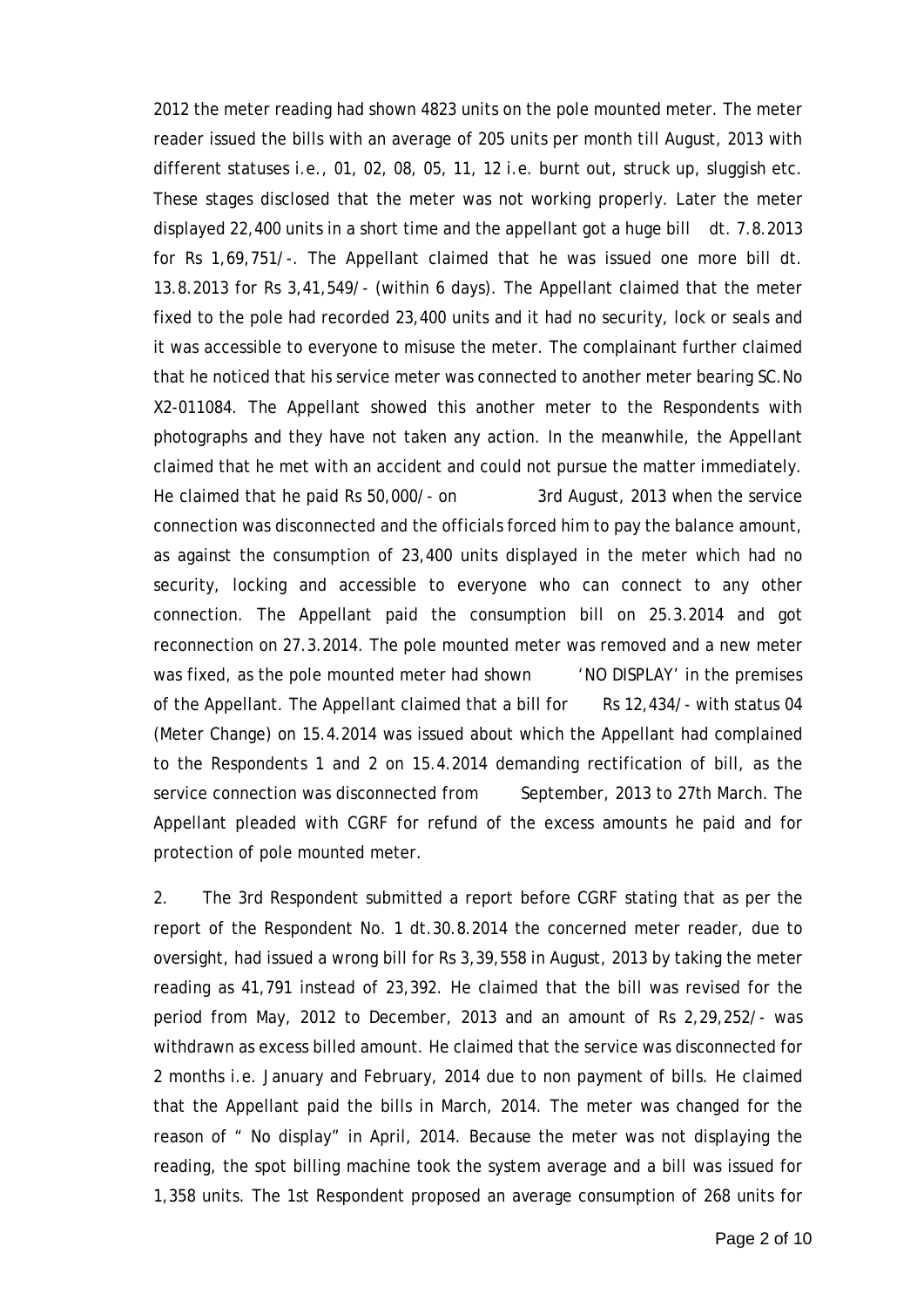May, 2014 and the bill was revised, withdrawing the excess billed amount of Rs 8972/-.

3. The Appellant claimed that the Respondents also raised a huge ACD amount of Rs 77,442/- based on wrong bills in August, 2014 and had not rectified their action upto the date of hearing.

4. The CGRF, after going through the material on the record, directed the Respondents a) To withdraw ACD claim raised on wrong bills for Rs 77,442/-, b) shall revise the Appellants bill from March, 2010 to March, 2014 with final reading 23,392 for 49 months with average of 477 units per month and refund the excess amount by way of adjustment in future bills. c) Further, the CGRF directed payment of compensation to the Appellant at Rs 50 per day for 150 days starting from 15.08.2013 to 14.01.2014 amounting to Rs 7,500/- and Rs 50 each day of default for 120 days from 15.04.2014 to 14.08.2014 amounting to Rs 6,000/- totalling Rs 13,500/ by way of adjustment in CC bills, for the delay in rectification of wrong bills as per clause X1, schedule II of Regulation No. 9 of APERC 2013.

5. Aggrieved for the non implementation of the directions by the Respondents, for non payment of compensation, for excessive average consumption taken towards calculation of arrears, the Appellant preferred the present appeal.

6. The Appellant claimed that the impugned orders do not say who among the officials has to pay the compensation and that his average consumption is not more than 160 units per month upto the extent of 300 units .

7. The AAE/OP/Moghulpura/D-IX/C-III Charminar, addressed the AAO/ERO-III/Salar Jung and explained the matter in the following words:-

 " A new meter was provided on the pole mounted box without noting the meter located inside the premises. The meter reader was usually taking the reading from the pole mounted meter from March, 2010 and the bills were being issued based on consumption recorded in the pole mounted meter. (The inside meter was also getting progressive reading since the meter was connected in series with the pole mounted meter. The meter reader, in August, 2013 issued the bill based on the meter located inside the premises.)

8. On 7.8.2013, a bill was generated based on the pole mounted meter with initial reading as 4823 and final reading as 23097 for Rs 1,69,751. Again on 13.8.2013 one more bill was generated based on the consumption recorded from the inside meter with initial reading as 4823 and final reading as 41,791 and a bill was issued to the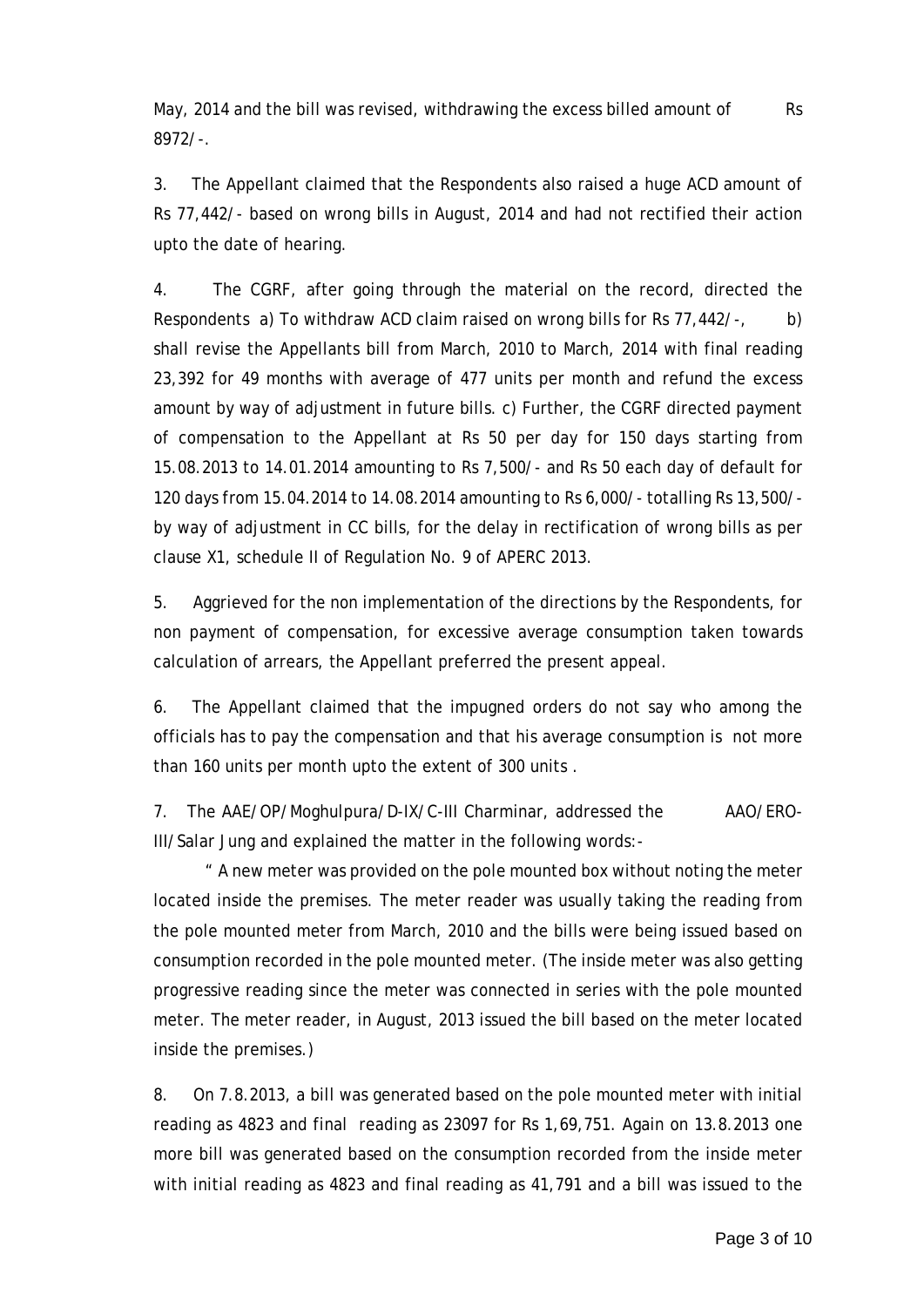appellant for an amount of Rs 3,41,549/- . The AAE admitted that the bills were being issued from March, 2010 to 7.8.2013 based on the consumption reading from the pole mounted meter and the Appellant paid the bills regularly.

9. The 3rd Respondent/ AAO, submitted a report in the following words:-

 The service was disconnected for a period for 2 months, January and February, 2014 due to pendency of huge bills. The Appellant paid the dues in March, 2014. The meter was changed as it was not displaying the reading in the month of April, 2014. The spot billing machine took wrong reading as 1358.

 The AE proposed revision of the bill for 268 units as per the consumption of May, 2014 instead of 1358 units. This proposal was approved in the month of August, 2014. An amount of Rs 8972/- was credited to the account of the Appellant in August, 2014.

As directed by the CGRF, the Respondents have prepared a bill for 49 months w.e.f March, 2012 to March, 2014 and credited the amount of Rs 3,833/-

10. The 2nd Respondent, ADE submitted a report to the following effect:-

a) The old meter was not defective. The meter reading was correct. The then meter reader was found to be responsible for giving wrong description of the condition of the meter. The meter reader was warned and transferred.

b) Regarding the allegation that one phase on the pole mounted meter was adjusted to the adjacent meter in the premises occupied by a tenant, the 2nd Respondent stated that the meter reader was not responsible for outgoing from the meter.

c) The CC bills were revised as per the instructions of CGRF and the monthly bills were being issued as per the new meter readings.

11. The efforts made to bring in a settlement, were not successful and therefore, the matter is left for a decision based on merits.

## **ARGUMENTS HEARD**.

12. The points for determination are:-

 i) Whether the impugned orders are liable to be set aside to the extent of direction to revise the service bills from March 2010 to March 2014 with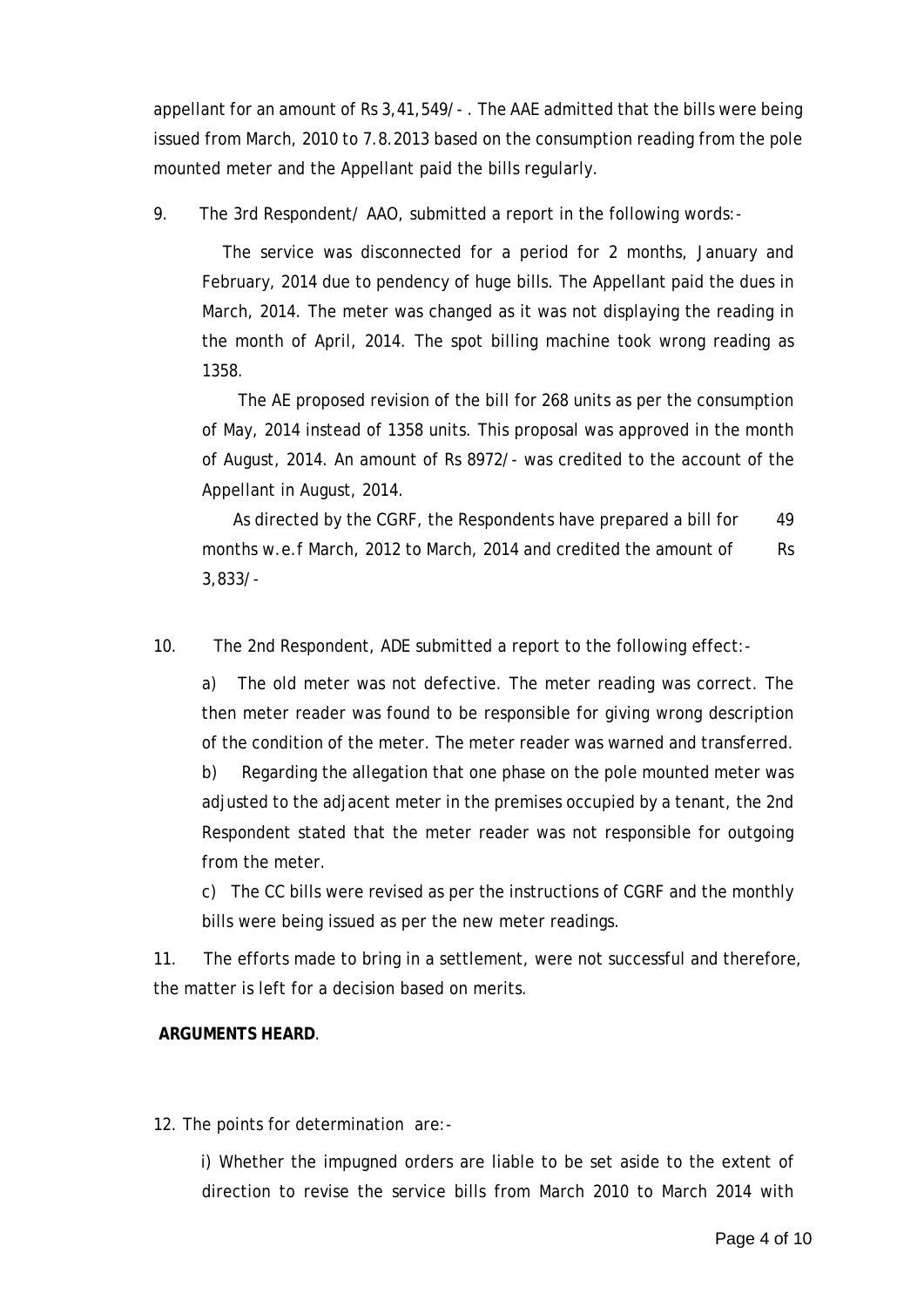final reading 23992 for 49 units and average of 477 units per month? ii) Whether the Appellant is entitled to pay consumption charges from March 2010 to March 2014 for 49 months with an average of not more than 160 units to 300 units per month?

13. POINTS 1&2.

- 14. The following facts in the para are not disputed :
	- i) Pole mounted meter and another meter fixed inside the premises were running in a series at one time from the same service connection of the Appellant.

ii) The outgoing terminal of the pole mounted meter was connected to the incoming terminal of another service (the service connection for the premises rented out by the Appellant in which an electronic showroom was located).

iii) Wrong bills were issued based on the consumption recorded from the pole mounted box (which includes one phase consumption of the other meter) because the outgoing terminal was connected to an incoming terminal of another service connection resulting in less reading for the other service connection.

 iv) Based on the wrong consumption bills on the service connection, huge ACD mount was levied.

15. The fact that the pole mounted meter and another series meter running simultaneously came to light in the month of Aug 2013when huge amount of bill was raised for 36,968 units amounting to Rs 3,39,558/- .

16. When the mistake of two parallel meters came to light and it was referred to AAO for rectification, he has observed that the bills were continuously being issued based on consumption recorded on the pole mounted meter since March, 2010 and the meter situated inside the premises was also getting progressive reading. In the Month of August, 2013 the meter reader initially took the reading from pole mounted meter on  $7.8.2013$  with:

| IR (Initial Reading)                                                                | 4823 Units  |
|-------------------------------------------------------------------------------------|-------------|
| FR (Final Reading)                                                                  | 23097 Units |
| and a bill was generated for an amount of Rs 1,69,751/-. (FIRST BILL DURING AUGUST) |             |

 On 13.8.2013 the meter reader got one more bill generated based on the consumption recorded in the inside meter:-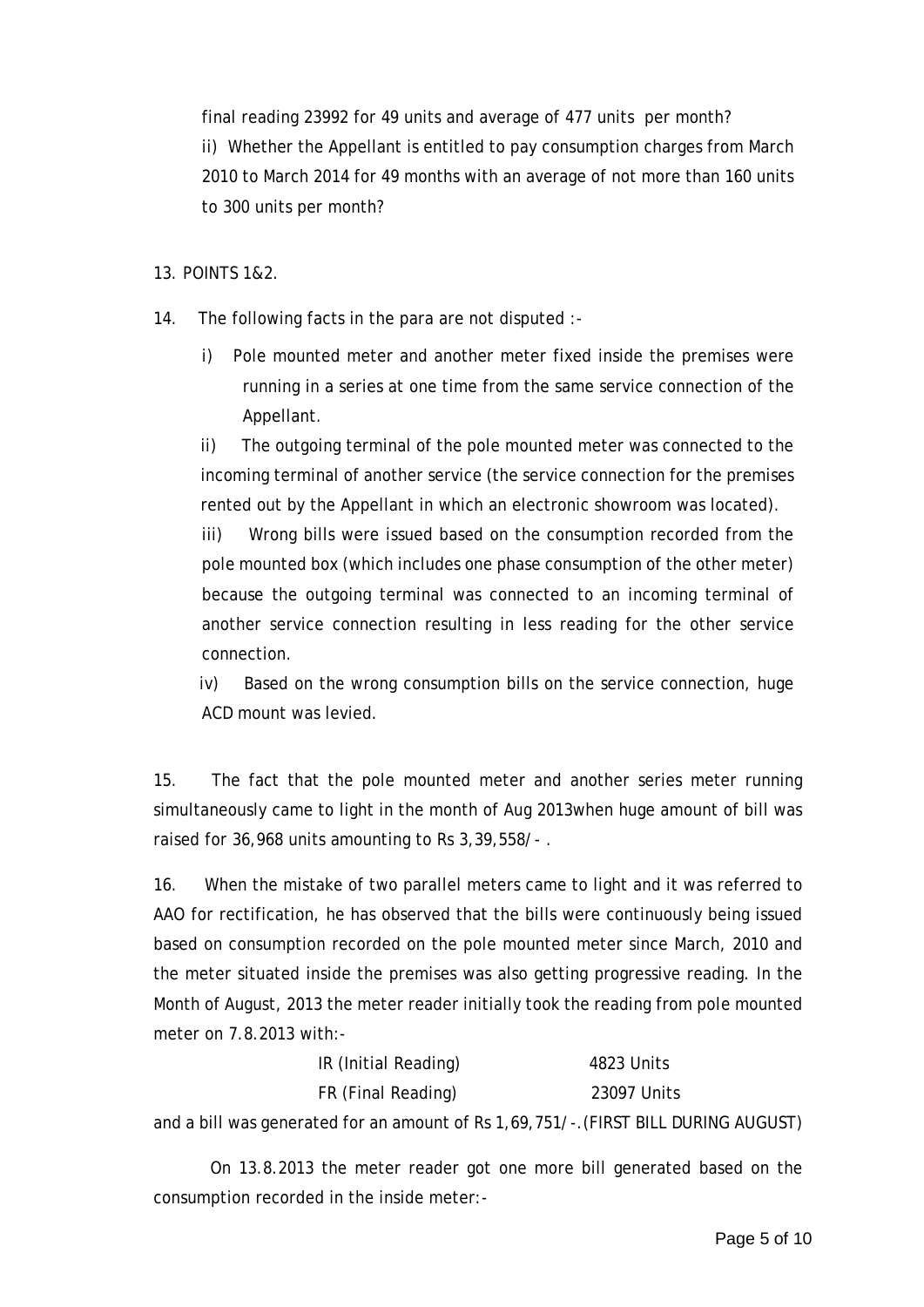| IR | 4823 Units     |
|----|----------------|
| FR | 41791 Units    |
|    | $\blacksquare$ |

and issued a bill for Rs 3,41,549/-.(SECOND BILL/ON READING IN AUGUST 2013)

17. The 1st Respondent had finally recommended revision of bills based on consumption recorded by the pole mounted meter for the period from the date of meter change i.e., 3/2010 by taking average units proportionally every month with initial reading (IR) 00000 and final reading (FR) 23,392. The 3rd Respondent revised the bills for the period from May, 2012 to Dec, 2013. From May, 2012 the reading on the meter showed 4823 until July, 2013 with various statuses as struck up(02), Sluggish (12), Burnt out (11) which clearly disclose that the reading was taken wrongly and the proposal of the 1st respondent was not taken into account.

18. Based on the letter of AAE/OP/Moghalpura dt. 7-12-2013, AAO/ERO revised the bill in the following manner:-

| The reading on the pole mounted meter in May, 2012 was | 4823 units    |
|--------------------------------------------------------|---------------|
| The reading as on Dec, 2013 was                        | 23,392 units. |
| The total units for 19 months                          | 18,569 units. |

18,569 $\div$ 19 months = Average 977 units per month.

On the basis of this average 997 units, the bill amount arrived at was Rs 1,49,915/ by the AAO/ERO to be paid by the Appellant and this amount was subtracted from the abnormal bill amount of Rs  $3,79,167/$ -(In the EBS the figure shown is Rs 3,39,558/-) which worked out to Rs 2,29,252/- and this amount was withdrawn from the account of the Appellant shown in EBS billing history. The Appellant had paid an amount of Rs 84,868 in the month of March, 2014.

19. There was change of meter on 1.4.2014, because the earlier meter was replaced on the complaint of "no display". The bill for the month of April 2014 and May 2014 was revised taking the units as 268 and the CC bill for an amount of Rs 8926 was withdrawn.

20. The complaint of the Appellant was that one of the outgoing phase connection from the pole mounted meter was connected to incoming phase of another service connection No. X2-11084 intended for an electronic showroom run by tenant of the Appellant. This illegal diversion was allegedly done by the staff of the Respondents when a complaint was made referring to SC No. x2-11084 that there was no power in one phase. The staff member who attended to this complaint had tapped one phase supply from the pole mounted meter from outgoing phase to the incoming phase of the other meter X2-11084. Therefore, this outgoing phase from the pole mounted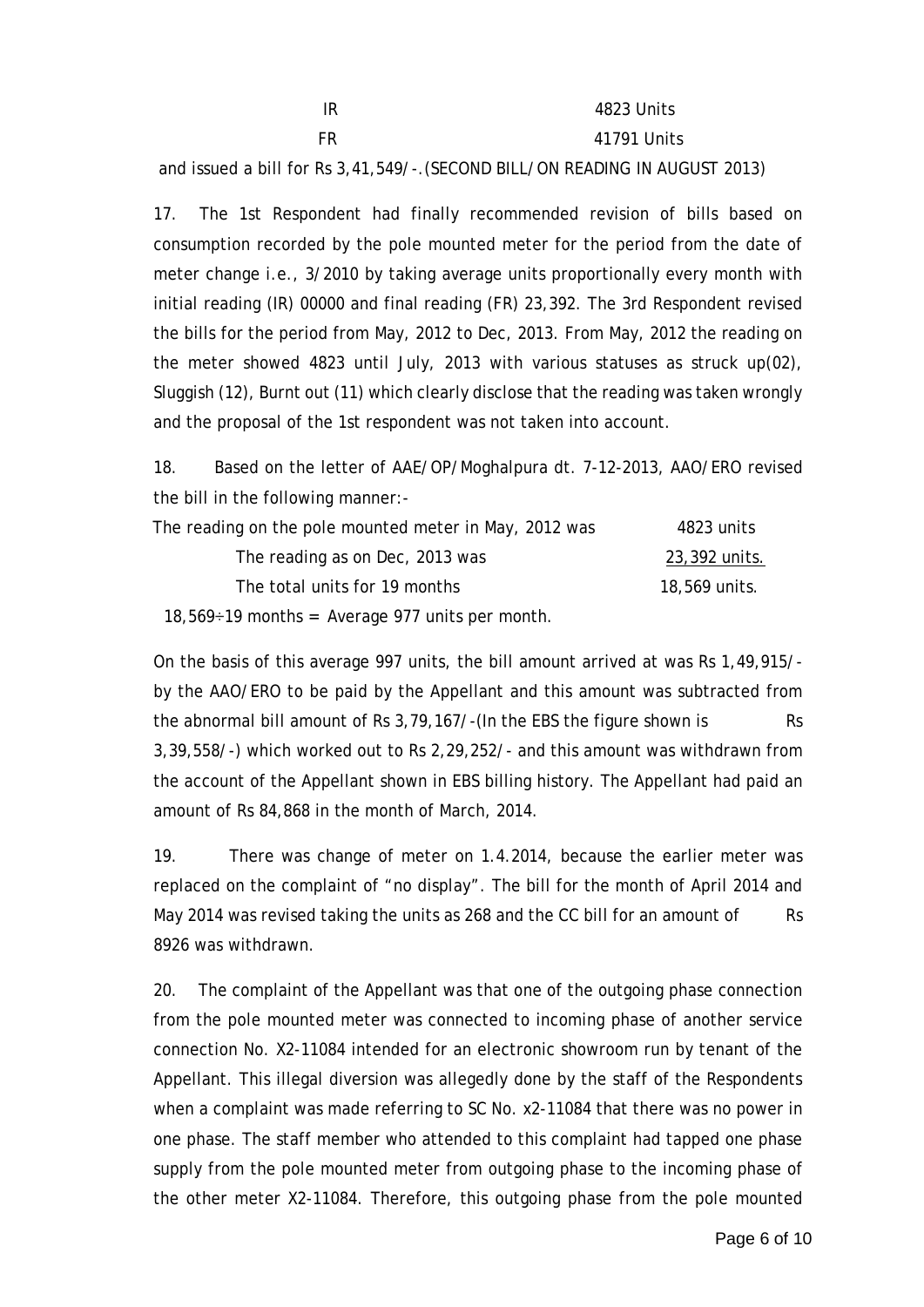meter caused excess recording than the actual consumption to the present service connection, leading to recording of 23392 units (Shown in EBS billing history). This mischief was shown to the officials of the Respondents by the Appellant getting no further reaction across the bench of this office. The Appellant claimed that his tenant bribed the officials and got the one phase tapped from the present service connection to the service connection of the electronic showroom, happily paying the reduced power consumption bills with impunity, which has created the present problem.

21 . The Appellant claimed that he was forced to pay Rs 50,000 on 3.8.2014 when the service was disconnected.

22. The Appellant contended that CGRF has rightly imposed costs of Rs 13,500 on the Discom for negligently handling the pole mounted meter, leading to excessive and abnormal bills and subsequent disconnection etc. The Appellant further pleaded that it was the mischief of the staff of the Respondents, who illegally tapped one phase power from the outgoing terminal of the present service connection to another service connection No. x2-11084 causing excessive consumption reading from the present service connection leading to abnormal power bills and therefore, the Respondents should be directed to take into consideration average between 160 and 300 units per month.

23. The Appellant had requested to take into consideration the meter reading of a healthy meter fixed in March 2010 and take consumption from March, 2010 to May, 2012 to arrive at units from 160 to 300 to calculate the present dues as follows:-

| March 2010 | 0000       |
|------------|------------|
| May 2012   | 4823 Units |
| 26 Months  | 4823 Units |

The Average consumption for 26 months = 4823/26 Months = 185 units per month. The request of the Appellant to rely on this average to fix the dues between 160 and 300 units is too distant and based on speculation, which is untenable.

24. There was a change of meter in April, 2014 as shown in the energy billing system report showing power consumption, the bills and the arrears w.e.f. January, 2006 to May, 2015. After fixing new meter, from April 2014 to May, 2015, the consumption of power was from zero 0 to 4759 units for 13 months. This shows that consumption per month is higher, when compared with 2010-2012 period. The Appellant sought the consumption from 2010 to 2012 to be taken to arrive at an average consumption per month based on EBS report, which would come to 4823 units for 26 months = 185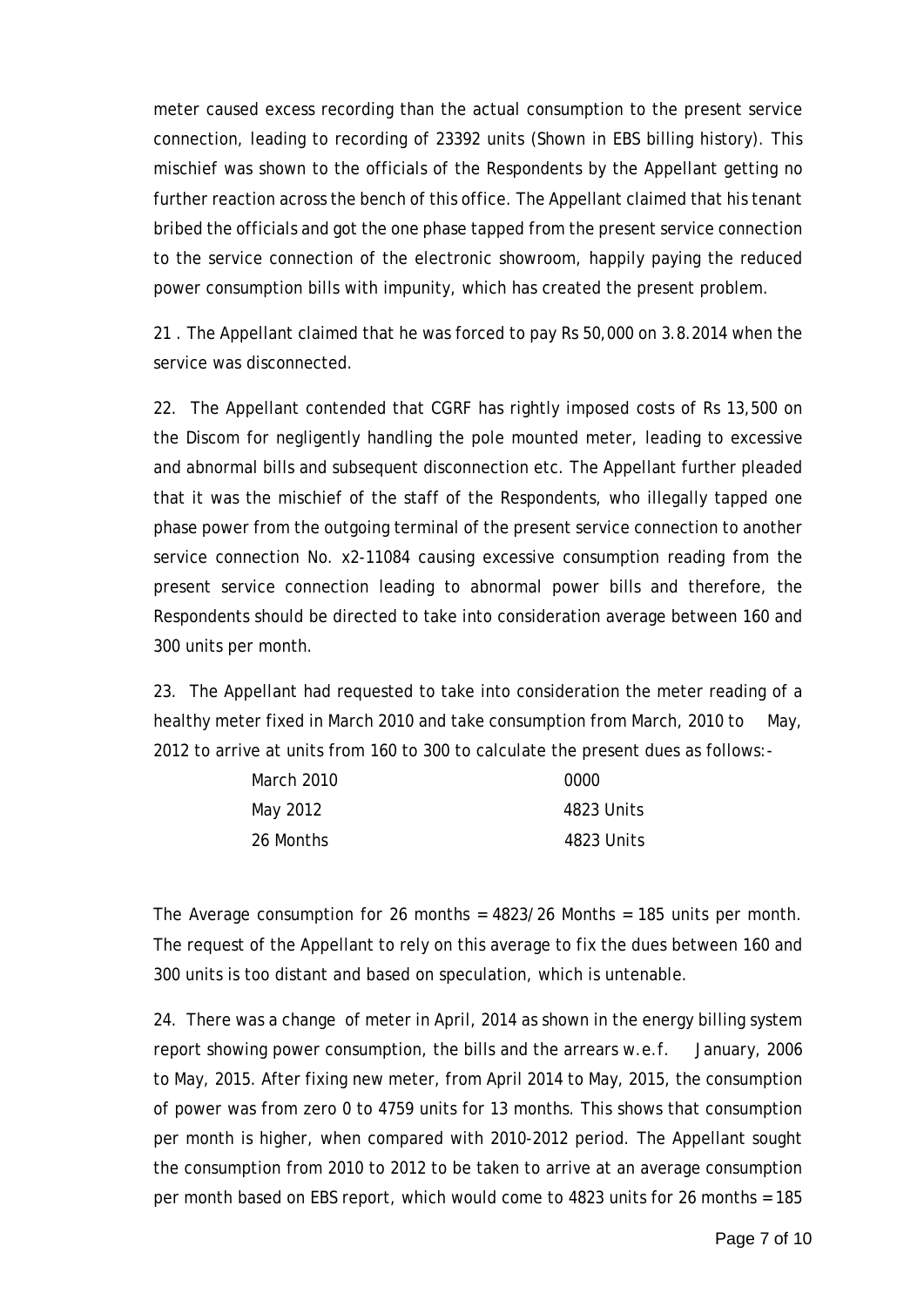units per month. This period can not be taken because the status of meter for same month is shown as struck up(02).

25. The average consumption per month during April, 2014 to May,2015 was 0-4759 units for 13 months. The total units to be taken as 4759 units divided by 13 months. The average units per month can be taken as

 $= 4,759 = 366$  units per month.  $13$ 

26. The average consumption with latest figures for April, 2014 to May, 2015 is 366 units per month, which is higher than the consumption when compared with 2010- 2012 period, which can be taken as basis for fixing the average consumption of power in the present case. This period is being taken as basis, because there was no allegation of mischief or mishandling etc, for fixing the average consumption during the period in question, which is also compatible with the claim of the Appellant in the Appeal that their consumption was about 160 to 300 units per month from February, 2010 to May, 2012 along with other allegations.

27. The average consumption of 366 units P.M to be taken as basis appears reasonable also in view of the fact that his meter was tapped in one phase to give power to another Service Connection of the Appellant, which was being used by a Tenant to run an electronic showroom, who get the benefit with the help of no doubt the lower rung officials of the Respondents with impunity, causing loss and excess bills to the Appellant, who has to be compensated in terms of money or otherwise.

28. **The CGRF has rightly awarded compensation of Rs 13,500/- to the Appellant which was ordered to be adjusted in the future bills, which is upheld. The relief by way of direction to withdraw ACD claim raised on wrong bills for Rs 77,442/ is also upheld, because as per the CGRF order, the existing CD was enough as per consumption pattern for the year 2014-15.**

29. Regarding the relief of revision of bills from March,2010 to March,2014, in view of various allegations made by the Appellant and facts, which have substance, there shall be a direction to the Respondents **to revise the bills of the Appellant's Service Connection from March,2010 to March, 2014 with final reading 23392 for the purpose of record, in view of the loss sustained by the Appellant vis-a-vis another Service Connection Number, in which his tenant was running an Electronic showroom who was benefitted by the illegal tapping of power in 'B' phase in the**